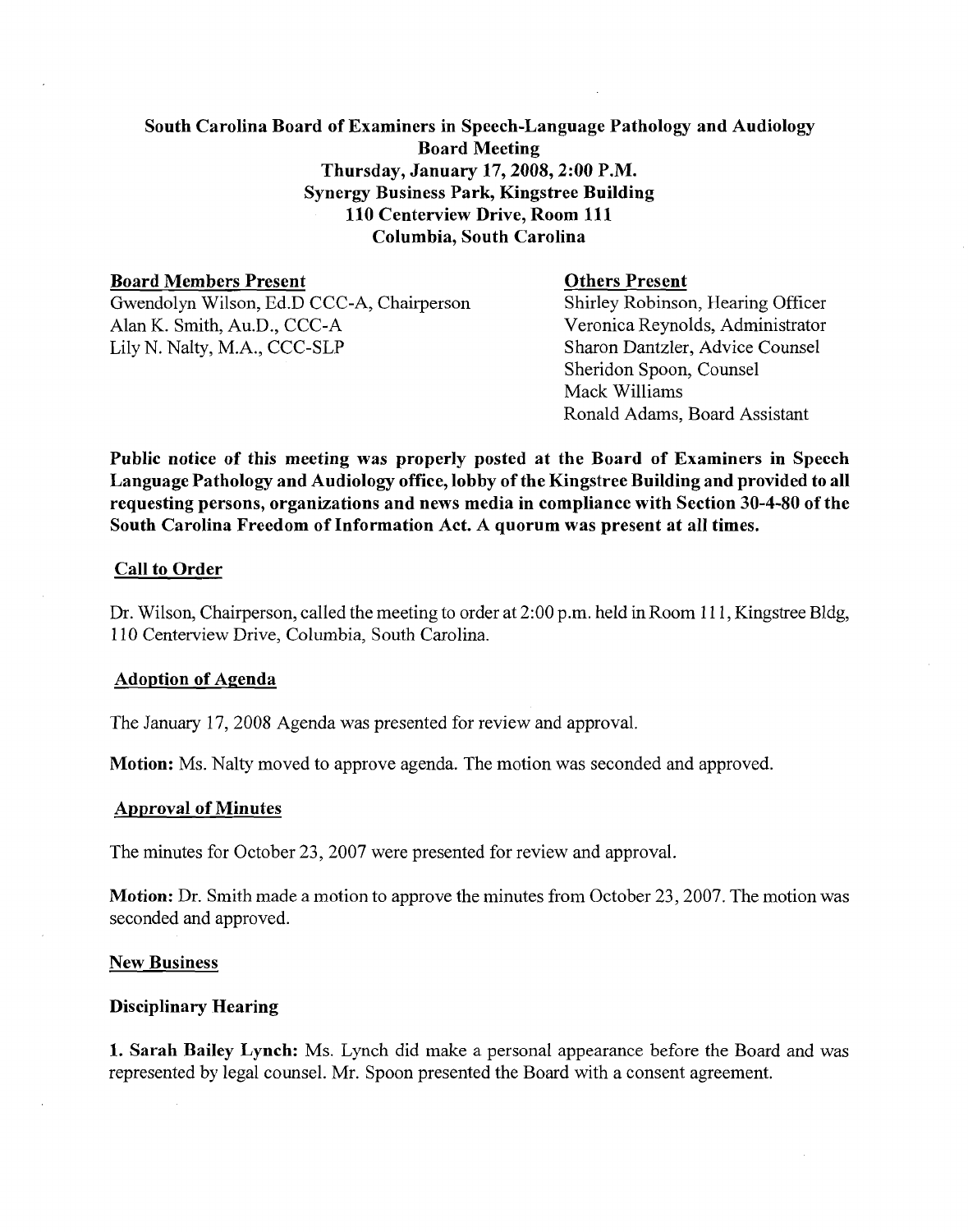**Motion:** Dr. Smith made a motion to go into executive session to receive legal advice under Section 30-4-70 of the South Carolina Freedom of Information Act. The motion was seconded and approved.

**Motion:** Ms. Nalty made a motion to come out of Executive Session. The motion was seconded and approved.

**Motion:** In open session, Dr. Smith made a motion to accept the consent agreement. The motion was seconded and approved.

**2. Quincy Miller:** Ms. Miller did not make a personal appearance before the Board and was represented by legal counsel. Mr. Spoon presented the Board with a consent agreement.

**Motion:** Ms. Nalty made a motion to go into executive session to receive legal advice under Section 30-4-70 of the South Carolina Freedom of Information Act. The motion was seconded and approved.

**Motion:** Dr. Smith made a motion to come out of Executive Session. The motion was seconded and approved.

**Motion:** In open session, Ms. Nalty made a motion to accept the consent agreement. The motion was seconded and approved.

**3. Karen Berland:** Ms. Berland did not make a personal appearance before the Board and was not represented by legal counsel. Mr. Spoon presented a signed consent agreement to the Board.

**Motion:** Dr. Smith made a motion to go into executive session to receive legal advice under Section 30-4-70 of the South Carolina Freedom of Information Act. The motion was seconded and approved.

**Motion:** Ms. Nalty made a motion to come out of Executive Session. The motion was seconded and approved.

**Motion:** In open session, Ms. Nalty made a motion to accept the consent agreement. The motion was seconded and approved.

# **Application Hearings**

**1. Teresa Strickland:** Ms. Strickland made a personal appearance before the Board and was not represented by Legal Counsel. Ms. Strickland is requesting the Board grant a license based on equivalency.

**Motion:** Dr. Smith made a motion to go into executive session to receive legal advice under Section 30-4-70 of the South Carolina Freedom of Information Act. The motion was seconded and approved.

**Motion:** Dr. Smith made a motion to come out of executive session. The motion was seconded and approved.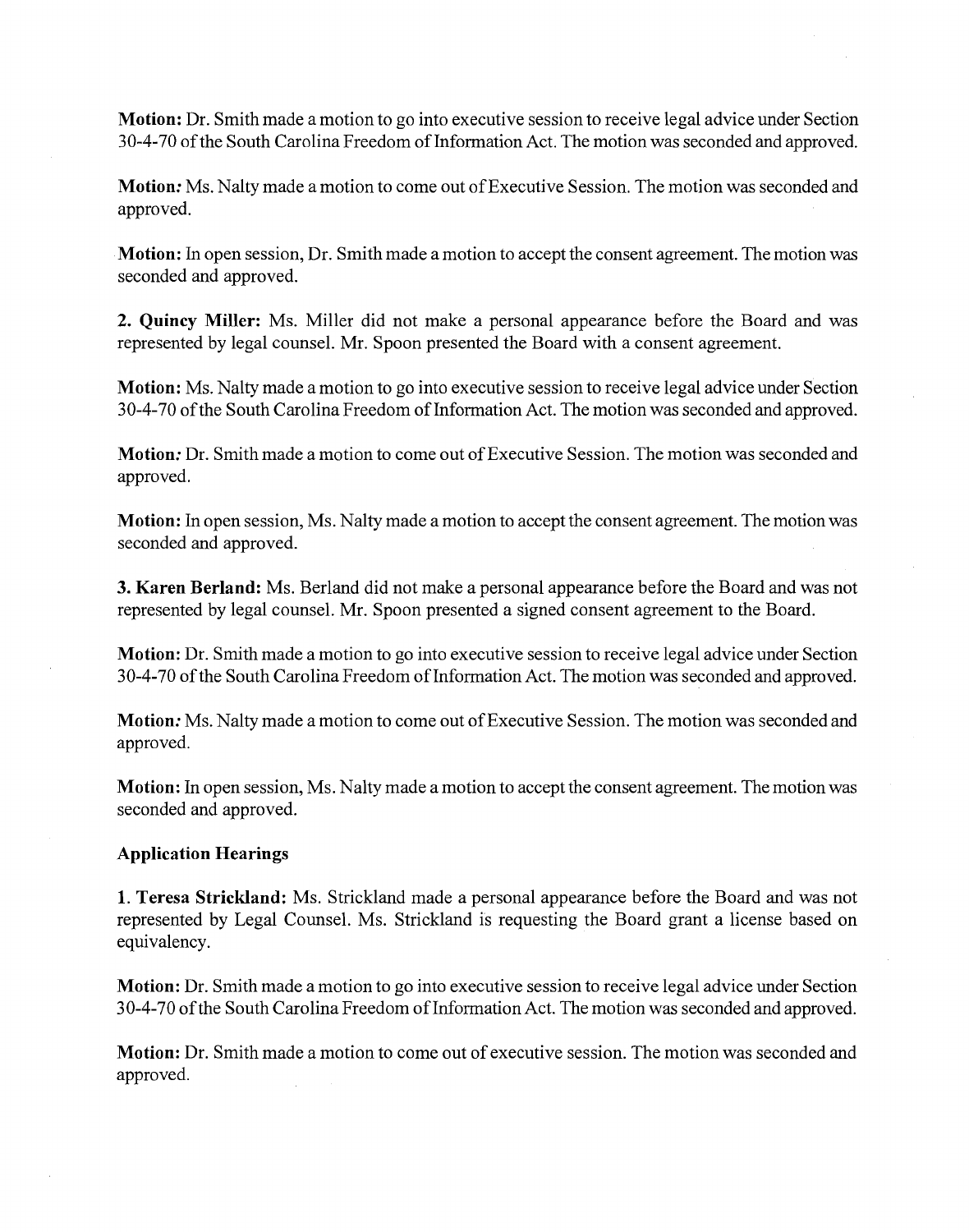**Motion:** In open session, Dr. Smith made a motion to grant Ms. Strickland a license as Speech Language Pathologist. The motion was seconded and approved.

**2. Elizabeth Lewis:** Ms. Lewis made a personal appearance before the Board and was not represented by Legal Counsel. Ms. Lewis requested the Board to grant a license as a Speech Language Pathologist Intern.

**Motion:** Dr. Smith made a motion to go into executive session to receive legal advice under Section 30-4-70 of the South Carolina Freedom of Information Act. The motion was seconded and approved.

**Motion:** Ms. Nalty made a motion to come out of executive session. The motion was seconded and approved.

**Motion:** Dr. Wilson recused herself from voting. In open session, Dr. Smith made a motion to approve the change in supervision for Ms. Lewis and to grant a license as Speech Language Pathologist Intern and any hours received prior to the issuance of the Intern license will not be approved. As part of the sanction a fine of two hundred fifty (\$250) dollars and required to attend a Board approved course on ethics in addition to attending a board approved course on the Practice Act within one (1) year. The motion was seconded and approved.

# **Reconsideration of Prior Board order**

**1. Heather Johnson:** Ms Johnson did make a personal appearance before the Board and was not represented by legal counsel. Ms. Johnson is requesting that the Board reconsider their prior order of extending the intern license from an additional six months.

**Motion:** Ms. Nalty made a motion to go into executive session to receive legal advice under Section 30-4-70 of the South Carolina Freedom of Information Act. The motion was seconded and approved.

**Motion:** Dr. Smith made a motion to come out of Executive Session. The motion was seconded and approved.

**Motion:** In open session, Dr. Smith made a motion to grant Ms. Johnson an additional four (4) months to complete the Internship no later than September 27,2008. The motion was seconded and approved.

# **Approval of Supervisory Agreement**

**Rashida Hill:** Ms. Hill did not make a personal appearance before the Board and was not represented by legal counsel. Ms. Hill requested the Board approve her supervisory agreement and on the job training plan to work part time as a Speech Language Pathology Assistant.

**Motion:** In open session, Dr. Smith made a motion disapprove the request until additional information is received. The Board requires that another on the job training plan (OJT) be submitted by the supervisor to include more specified amount of hours Ms. Hill would work per week. In